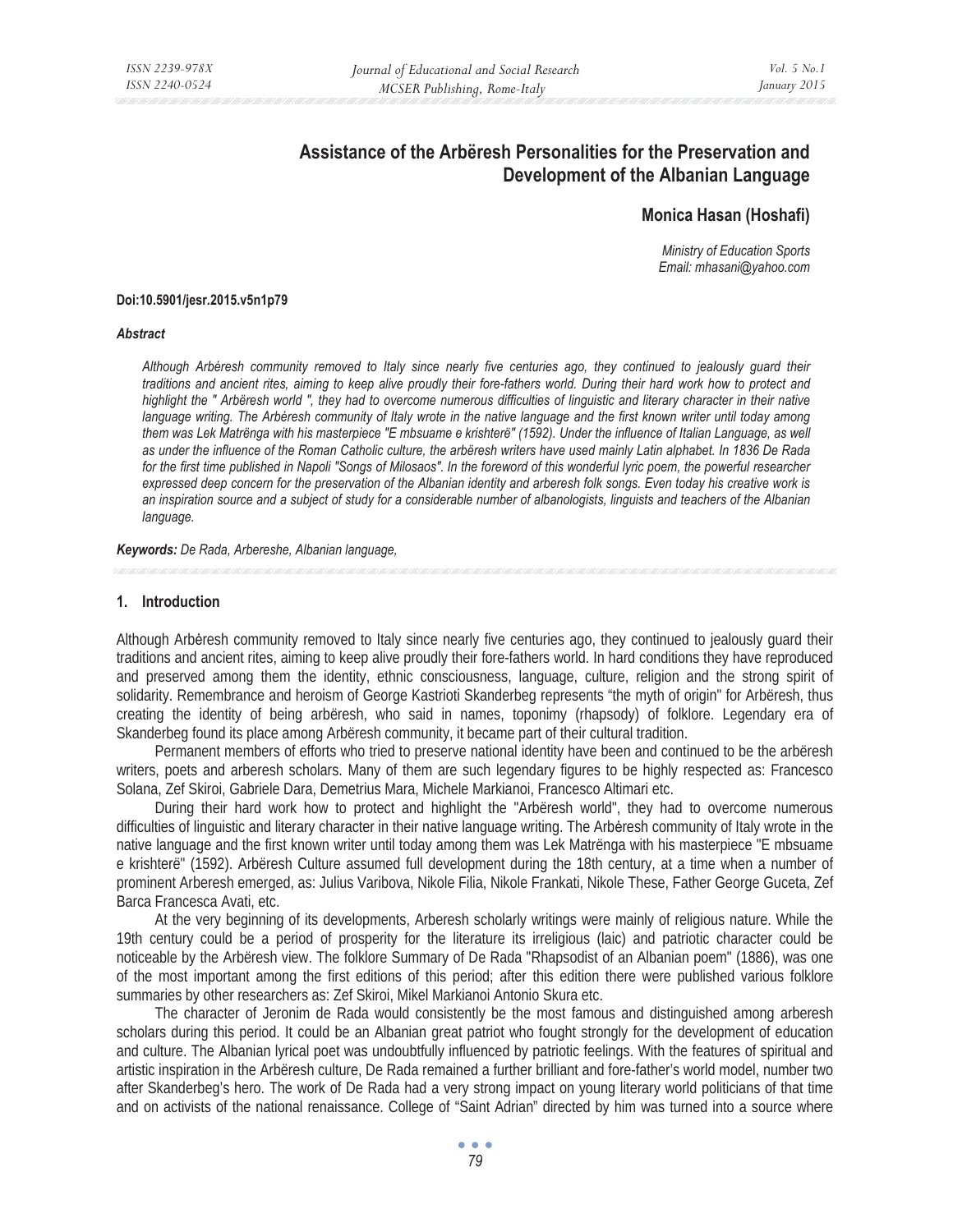| ISSN 2239-978X | Journal of Educational and Social Research | Vol. 5 No. 1 |
|----------------|--------------------------------------------|--------------|
| ISSN 2240-0524 | MCSER Publishing, Rome-Italy               | January 2015 |

Albania prepared independent teachers and to those who built the new Albanian state. Established in 1732 College St. Uterus arbëresh krone gave the most valuable contribution to the school regarding Albanian pedagogical language opinion. In this college great patriots worked like: Zef Serembe, George Guxeta, angel Mash. Dora d'Istria would express the opinion that the mission of the college was to develop high-level lessons and to become the university college, a centre of higher education for all the Albanians. De Rada could state that: "The College opened a new sweet and huge bright door to all Arbëresh homes, It has always been a bright centre of freedom for all of us. "Working at that college De Rada collaborated with prominent Albanian personalities of renaissance as: Zef Jubani of Thimi Mitko. He had periodic cooperation with the Shkodra magazine "Hylli i Dritës".

In the course of that time, the Great Albanian teacher, patriot, and hero of the people, first director of the normal school of Manchester, Luigj Gurakuqi was the student of De Rada.

The releaser and the precious scholar Alexander Xhuvani served as the Albanian language teacher for three years in "St. Mitër Korona".

## **2. The Contribution of De Rada in the Albanian Language**

Under the attention of De Rada journalism was much developed. In 1848 he published "Fiamuri Arberi", the first Albanian press notebook, which became a real flag of our national issue, tribune of patriotism and of national defence, where among other issues being raised, was laid down the demand for the Albanian autonomy. In the sixth edition of "Flag Arberi ' De Rada would express his political patriotic views, stating among other questions as: "We do not go to Montenegro / neither nor to Serbia/ neither nor to Austria/ to Turkey/ to Greece / we want only autonomy. / What a shame to Albania if it misses nationality".

The efforts of De Rada for delivery, extension and evaluation of the Albanian language as the oldest and richest language have been ongoing process. In 1899, De Rada published "Caratteri della lingua Albanese, Suoi Monumenti Nell'eta' Preistorica", followed by "Grammatica della lingua inglese", "Anthology inglese", "Lingue della Abecedario inglese" and a series of literary works in the printing house "Katanzara". Meanwhile the publications of De Rada became the object of the study work of the Albanologists. While working as the editor of the magazine "Shejzat", Martin Camaj closely jointed the world of the Arberesh issues, which became the object of his work study, thus becoming a professor of the Albanological studies. One of the most prominent figures of the Albanian education, science and culture, Eqrem Çabej won the title PhD in the Arbëresh studies area, accompanied with a series of studies in this field, followed by many important names of the Albanian culture as Shaban Demiraj, At Justin Rrota, Androkli Kostallari, Jup Kastrati, Jorgji Gjinari, Gjovalin Shkurtaj, Ethem Likaj, etc.

De Rada was the first fighter who worked to unify the spoken and written literary Albanian language. Under the influence of Italian Language, as well as under the influence of the Roman Catholic culture, the arbëresh writers have used mainly Latin alphabet. Writers, who used the Latin alphabet in their writings in some cases, have also used the Greek alphabet letters to meet phonetic demands. Sometimes unable to accomplish the requirements of the given Albanian phonetic letters in writing that were such that did not met by Latin alphabet, Greek letters were also used. Thus the Latin alphabet supplemented by Greek letters are written by the poets like: Nikollë Keta, Zef Skiroi, De Rada, Mikel Markianoi, Nikoll Filia etc, while Lekë Matrenga and Jul Varibova have used only the Latin alphabet.

By the initiative of De Rada, in 1895, in the small Calabrian town of Korilianos among others was settled to accept a common alphabet after his alphabet for all his Arbëresh community. Here, De Rada expressed the opinion that we have a simple and easy alphabet to learn.

#### **3. Conclusion**

All the most outstanding teachers embraced the same time the thesis: The use of Latin alphabet, which would be easy to learn. With hundreds of political and pedagogical articles written by the authors of the Renaissance time as Konstand Kristoforidhi, Sami Frashëri Pandeli Sotiri, Hoxha Tahsin, Mat Logoreci etc., he could be able to achieve the objective for the use of the Latin alphabet, for mastering easier the native language and to further develop the Albanian culture.

In 1836 De Rada for the first time published in Napoli "Songs of Milosaos". In the foreword of this wonderful lyric poem dedicated to his friend Raffaele Zagarese, a powerful researcher, the arberesh scholar expressed deep concern for the preservation of the Albanian identity and arberesh folk songs. "The perception of these songs," as he says, "the inspiration to write Milosao was found in the origin among this confusion ".